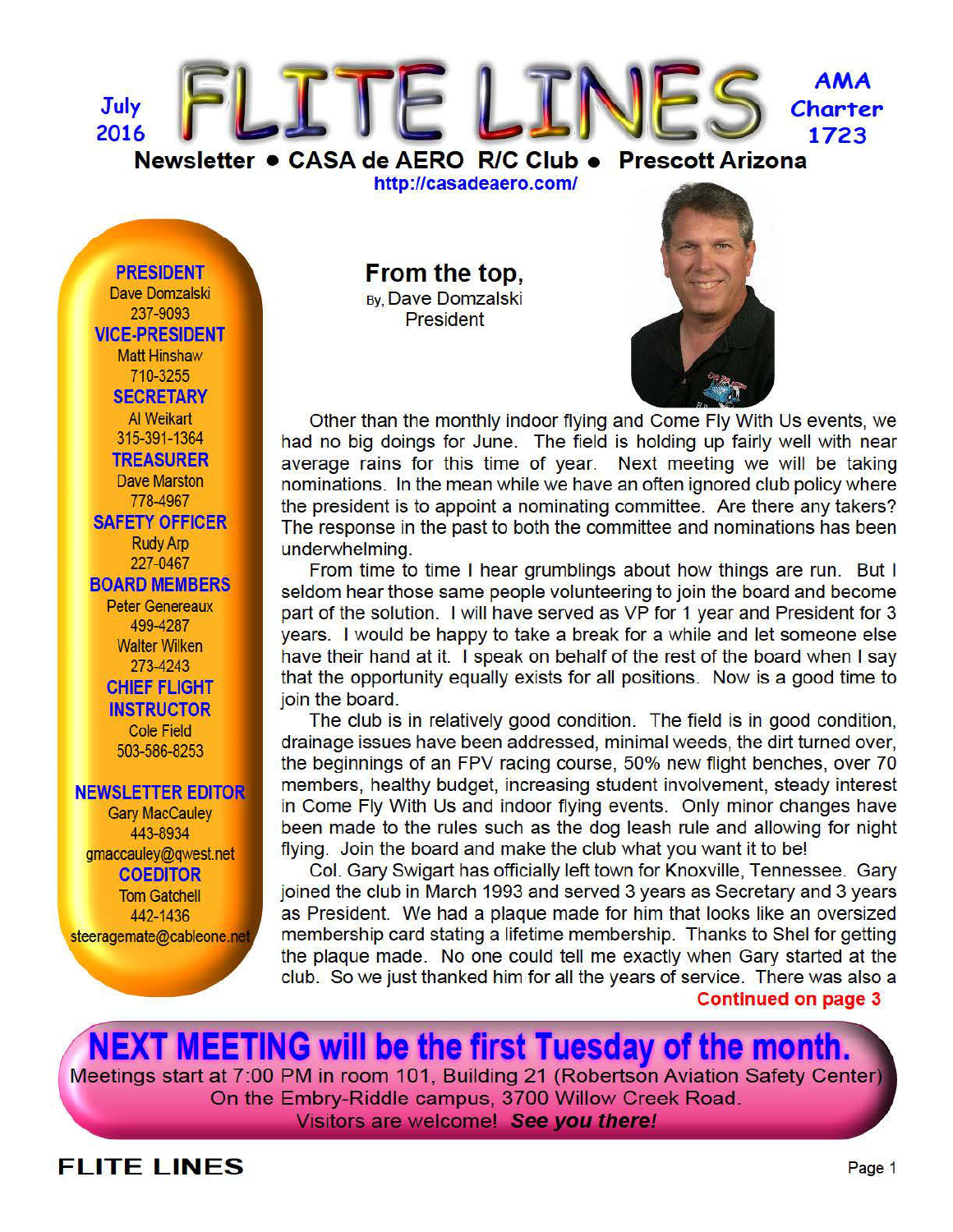## **Casa de Aero General Membership Meeting July 5, 2016**

#### **Attendance:**

**General Members:** Rudy Arp, Panneer Selvam, Don Broadston, David Domzalski, Walter Findlay, Peter Genereaux, Matt Hinshaw, Al Iamiceli, Art Kaplan, Earl LeBlanc, Al Marello, Dave Marston, Robert Olsen, and Al Weikart.

#### **General Visitors:**

**ERAU Members:** Cole Field **ERAU Visitors:**

President Dave Domzalski called the meeting to order at 7:05 p.m.

**President's Report and New Business (Dave Domzalski):** Introduced new member Panneer Selvam.

Passed around the card for Gary Swigart because he will be leaving the area.

Dave has been working with the campus team to locate the new weather station. The initial location was too close to the runway. It will operate at 900mHz.

There is an adjunct professor who is doing buddy box training with students.

CFWU 8-10 this Saturday.

Indoor flying is replaced with the night flying this month.

Billy Crisler told Dave that the steel building is in the 7 year plan.

#### **Vice President's Report (Matt Hinshaw):**

No indoor in July. Planning a night flying evening and BBQ. July 31, 6:00. Chose Sunday because it is the only night that the Pioneer Park lights will be off. Suggest a night flier or an airplane you are very comfortable with. July 27th drop dead date for registration. Immediate family members are invited. Note AMA rule – no alcohol when flying.

#### **Safety Report (Rudy Arp):**

An individual taxied onto the runway while another airplane was on final approach. Those entering the runway need to communicate with those at flight stations.

#### **Flight Instruction (Cole Field):**

Peter presented the solo certificate to Art from February last year.

He presented the solo certificate to Robert Olsen who had practiced inverted flight prior to solo.

On July 4th last year, Don Broadston started training. Peter presented his solo certificate.

Next time there will be a certificate for Earl Leblanc.

### **Treasurer's Report (Dave Marston):**

The checking account balance is \$3250. **Secretary's Report (Al Weikart):**

We have about 73 There are some individuals that have been out flying, but have not paid their 2016 dues. Al will start dropping names from the mailing list.

Peter conducted the 50/50 raffle: \$21 prize. To Dave Marston.

### **Upcoming Dates:**

Come Fly with Us is this Saturday, 8:00-10:00 Indoor Flying – Replaced with night flying and BBQ Sunday, July 31.

#### **Show and Tell:**

Cole Field showed his current project – Airworks Xtra 260 30% size 90 in wing span 82.5 in long. 70cc two cylinder two stroke engine. 7.1 HP. They recommend premium (91-93) octane fuel with oil mix. 24/10 prop. The German original was all carbon fiber as well as steel and wood. Cole has two batteries for receiver and another for ignition. This Eaglemaster (from Mile High) engine has been out of stock for months. Cole hit the right moment and was able to get one. Aeroworks failed to send some screws. They also failed to provide the correct engine mount. The wheel pants did not fit, so this airplane does not have them.

Dave showed his "go to" drone. He cut off the foam rings that protected the blades to reduce wind interference. Dave suggested something similar for those who want to try a FPV drone. Those who race have the camera slightly up. Dave has his slightly down to make navigation and landing easier. WL toys.

Meeting adjourned at 8:06 PM.

Respectfully submitted by **Al Weikart.**

# **FLITE LINES** Page 2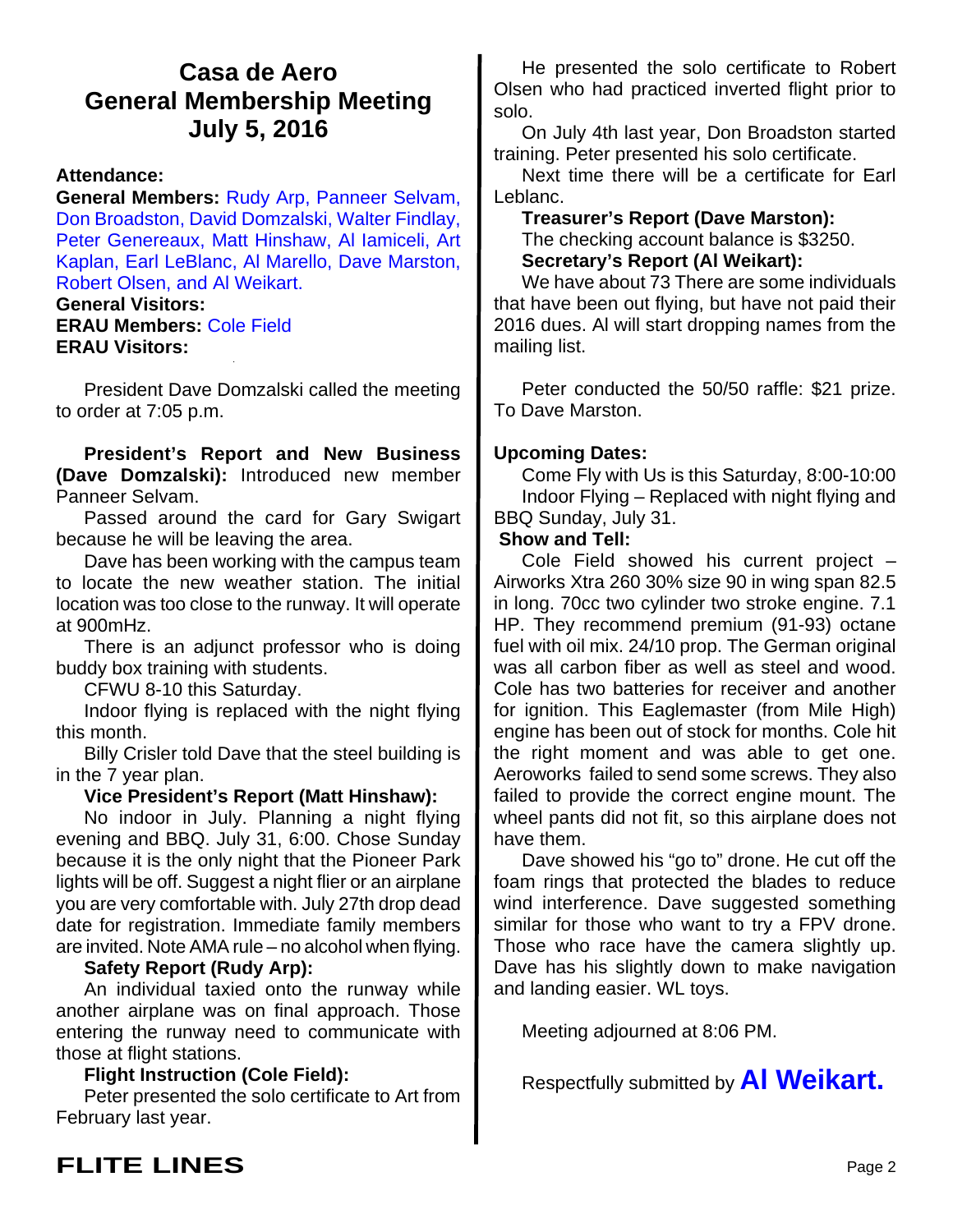### **Continued from page 1**

card that was passed around at several times and places. I'm sorry if any of you missed the chance to sign and leave Gary a message.

Speaking of night flying. The board decided that a night flying event would be a nice addition, especially during these long warm summer nights. Come on out the first Night Flight BBQ at the Casa de Aero Flying Field on Sunday July 31, 2016 starting at 6pm. Bratwurst, chips, water, and other goodies will be provided but you must supply your own non-alcoholic beverages if you do not want bottled water. If you would like to attend the event you must RSVP by July 27th, 2016 or if you have any questions contact me or Vice President **Matt Hinshaw** 928-710at 3255 or matt.hinshaw@gmail.com.

Thanks everyone, I hope to see you there!





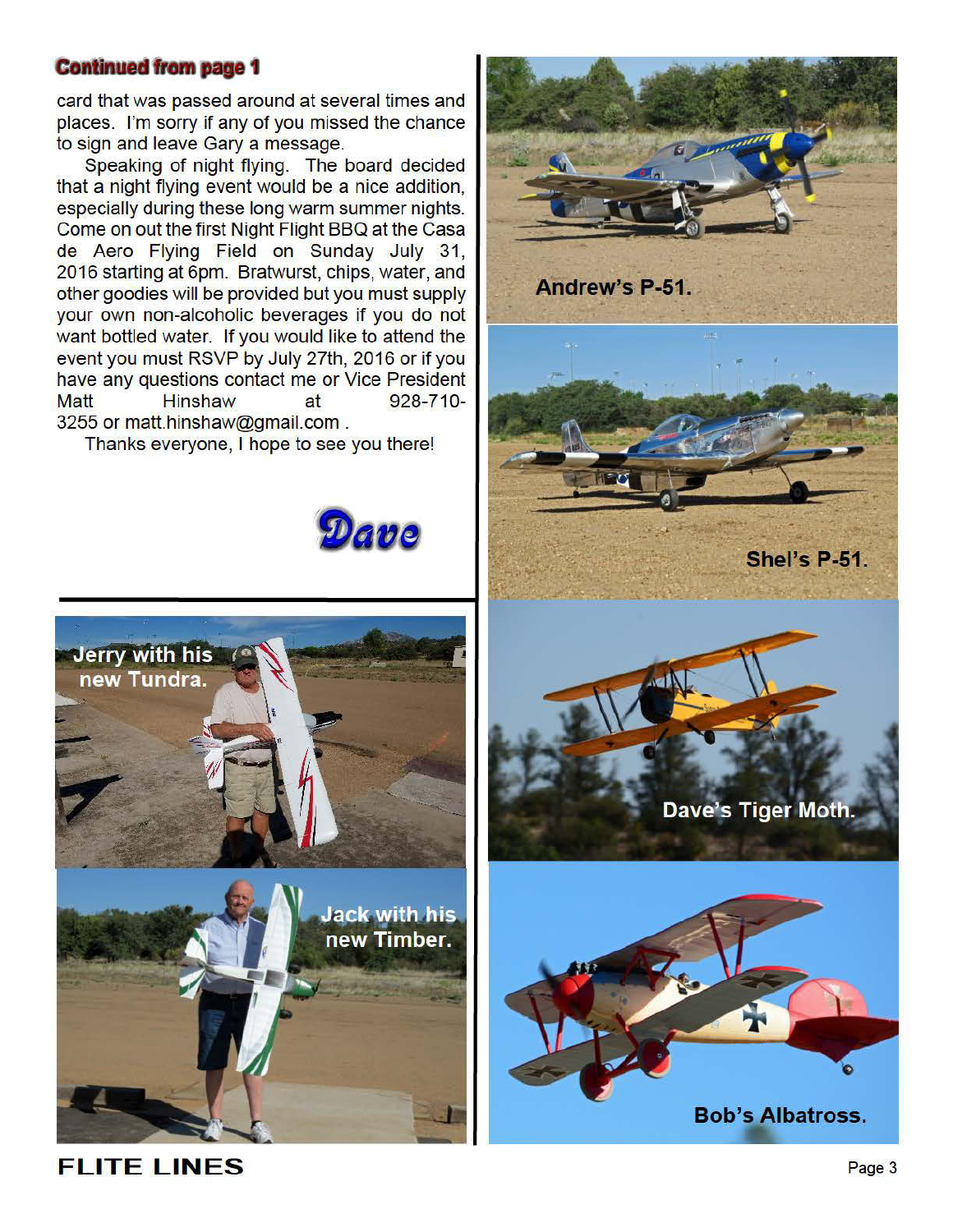